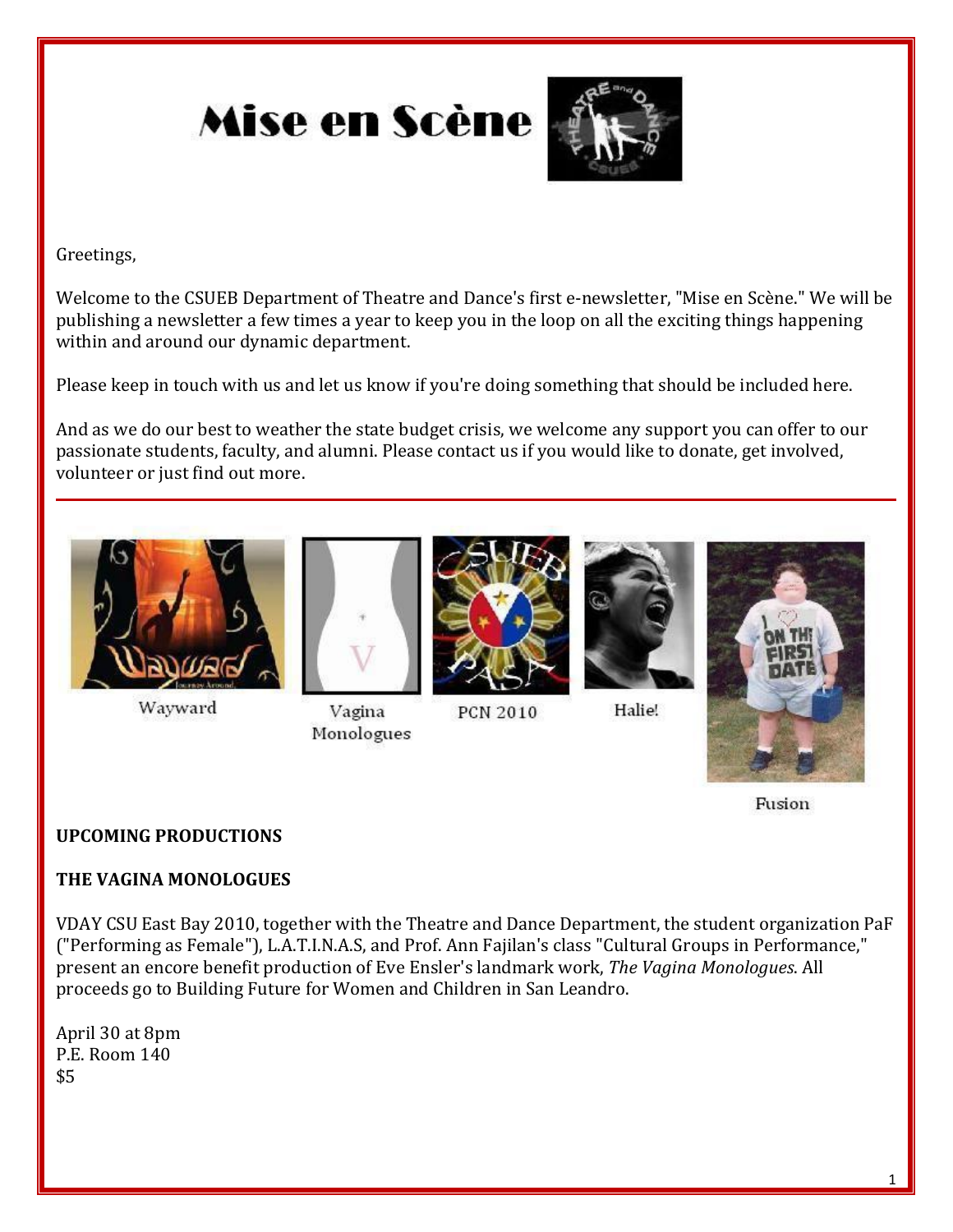## **WAYWARD**

This immersive dance/theatre event will combine a site-specific retelling of the Red Riding Hood fairy tale, directed and choreographed by Nina Haft, with work-in-progress performances of *Dan Plonsey's Bar Mitzvah*, directed and choreographed by Eric Kupers. The performance will take place in unexpected journeys through the University Theatre building, offering multi-layered examinations of the nature of growing up and rites of passage.

May 7, 8, 14, 15 at 8pm May 16 at 2pm \$15 General, \$10 youth/seniors/alum/military, \$5 CSUEB

### **PCN**

A celebration and exploration of Pilipino and Pilipino-American culture through an original, studentgenerated script blended with traditional folk dance and contemporary pop culture. This year's production explores the impact of gang violence on the victims' families and friends.

May 21 at 7:30pm & May 22 at 6:30pm Tickets sold by PASA

## **FUSION**

The annual performance celebration directed and choreographed by advanced students.

May 28, 29, June 4, 5 at 8pm June 6 at 2pm \$15 General, \$10 youth/seniors/alum/military, \$5 CSUEB

## **HALIE**

Watch Mahalia Jackson's epic rise from humble roots in New Orleans all the way through her career as an actress, a political speaker, and the "Queen of Gospel Music."

July 29, 30, 31 and Aug 1, show times TBA Ticket Prices TBA

## **THE TEMPEST**

CSUEB's Aces Wild Theatre company will be taking this show, directed by alumna Dawn Monique Williams, to the Fringe Festival in Edinburgh. Please check CSUEB Theatre and Dance web site for show dates here in the Bay Area.

#### **Volunteer Opportunities**

We are always seeking volunteer ushers for shows. If you are interested please call the Theatre and Dance office at 510-885-3118.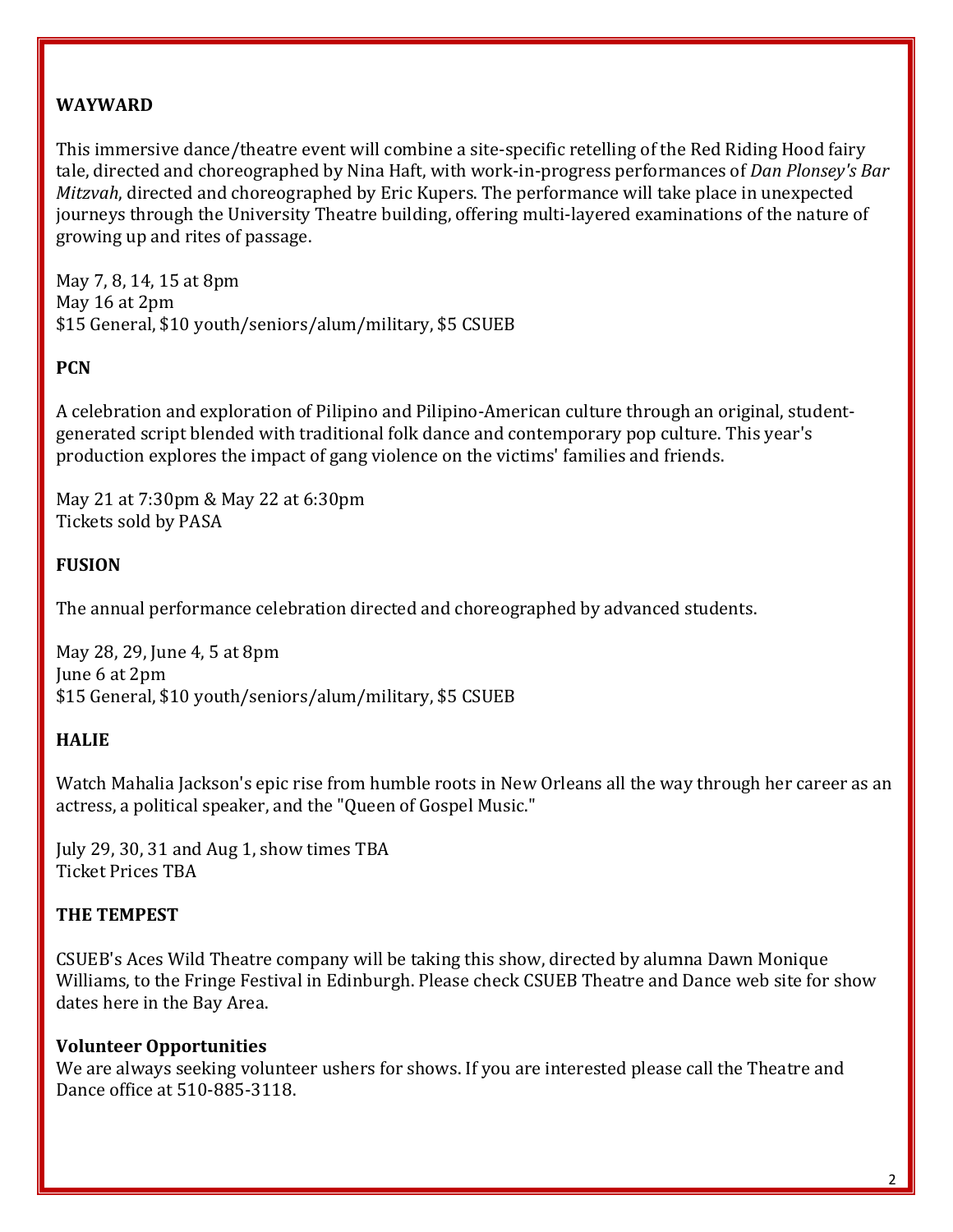

## **"The Show Must Go On!"**

The CSU East Bay Department of Theatre and Dance is doing our best to weather the storm of budget cuts during this challenging time.

We are deeply disturbed by having to dramatically reduce the teaching loads of our core lecturers, many of whom have

been teaching our students for more than a decade. Our current students now have little or no contact with Laura Ellis, Kimiko Guthrie, Melissa Hillman and Anne-Lise Reusswig. This is a great blow to our mission as a department and we are doing all we can to get them fully reinstated to our teaching schedule.

Meanwhile, despite class cancellations, faculty and staff furloughs and the weariness of living in constant fear of further cuts, our department's faculty, students and alumni have been banding together to "keep on keepin' on!" This has included budget cut protests, appeals to our legislators, volunteering, accelerated fundraising efforts and more. Even though we face immense challenges ahead, this crisis has brought us closer together and forced us to find our collective strength.

But we need your help. The following is a list of ways you can get involved:

--Donate money and/or in-kind resources to the department

--Help publicize our productions and bring your friends to the shows

--Volunteer whatever amount of time you are able to

--CONTACT YOUR LEGISLATORS AND LET THEM KNOW HOW IMPORTANT THEATRE AND DANCE EDUCATION IS!

http://www.leginfo.ca.gov/yourleg.html

For more info contact April Rodriguez at [april.rodriguez@csueastbay.edu](mailto:april.rodriguez@csueastbay.edu)



# **Faculty, Lecturer and Staff Projects**

Our Theatre and Dance Faculty complement a vigorous teaching schedule with a wide-reaching collection of professional projects. Here are just a few of the projects in the works at the moment:

# **MIDDLE EAST TOUR**

Professor Nina Haft is currently on tour with her company in the Middle East, performing in international dance festivals and a number of educational settings. For info about the company and the tour go to: <http://ninahaftandcompany.wordpress.com/>

## **IMPACT ON NPR**

Melissa Hillman is the Artistic Director of the critically acclaimed Impact Theatre. This small Berkeley company is nationally recognized for its concentration on new plays. The company was recently featured on NPR for its world premiere production of Enrique Urueta's *Learn To Be Latina*. Impact opens *Twelfth Night*, directed by Melissa, on May 8.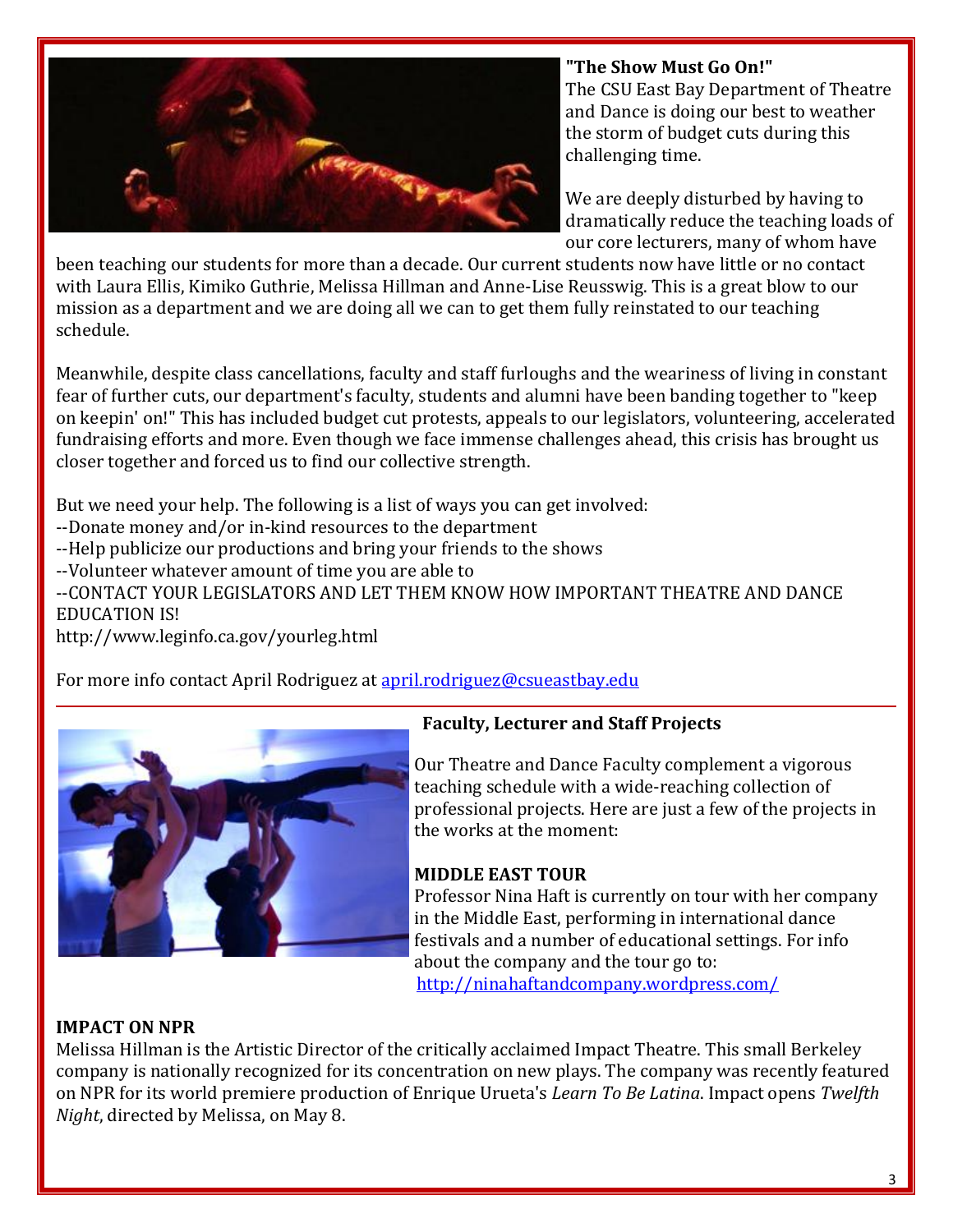### **CSUEB AND THE JEWISH MUSIC FESTIVAL**

Professor Eric Kupers has brought together CSUEB students and alumni with his company, Dandelion Dancetheater, and avant garde music ensemble Daniel Popsicle to create an original work commissioned by the Jewish Music Festival and presented by the Contemporary Jewish Museum of San Francisco, DAN PLONSEY'S BAR MITZVAH. See excerpts of this unruly exploration of rites of passage and family events in CSUEB's *Wayward*, and attend the world premiere this July 8 - 11 at the Contemporary Jewish Museum.

# **ALL THE MORE TO LOVE**

*All the More to Love* is that welcome rarity: a new musical. Phoenix Theatre is currently presenting the world premiere of this charming revuesical by Craig Bohmler (music), Marion Adler (lyrics) and Marc N. Jacobs (book).

*All the More to Love* takes its inspiration from a real-life clothing consignment store of the same name in Alameda, California. The store is a haven of protection, inspiration and refuge for plus-sized women and even some male cross dressers. The shop becomes a place of magic, where customers blossom into glamour and love, finding and accepting themselves and fulfilling their dreams.

## **BEACH BLANKET BABYLON AND...**

April Rodriguez is one of three front of house mixers for Steve Silver's *Beach Blanket Babylon*. The longest running musical revue in theatre history, *Beach Blanket* is a zany musical spoof of pop culture with extravagant costumes and outrageously huge hats.

April is still in production regarding the documentary about our late professor Edgardo de la Cruz. She is hoping to finish filming this June and present the documentary in September.

## **Alumni in the News**

**Alumni Picnic:** All alumni, friends spouses and children are welcome to join. This is a potluck picnic. Please bring potluck items according to your last name. A-G Appetizer H-R Main Dish S-Z Dessert

Castro Valley Community Park Street:18988 Lake Chabot Road Time: 11:00am-9:00pm Date: Sunday, May 23, 2010 Contact: Amber Land-Denoyer at 209-914-1247

**Alumni Survey:** For several years we've dreamed of a spotlight webpage featuring the work and lives of alumni. Your careers represent a vast wealth of experience in numerous fields. Your experience could be of immeasurable use to current students for career mentoring or even simple questions. To take the brief survey please contact Alumni April Rodriguez at april.rodriguez@csueastbay.edu or call the Theatre and Dance office at 510-885-3118.



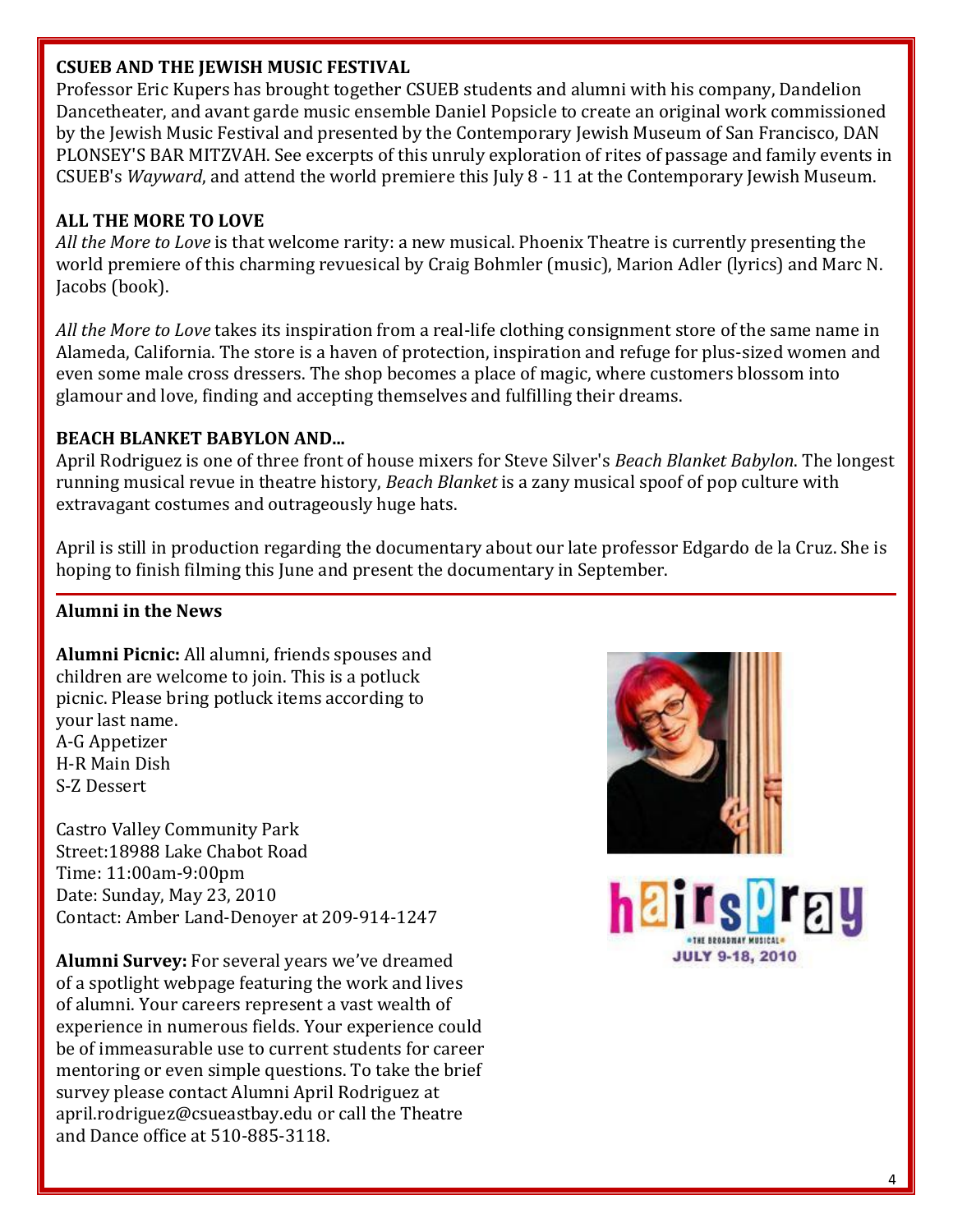Bong Dizon,'06, will be the choreographer for Woodminster's Summer Musical, *Hairspray*, and will perform in *The Music Man*.

April Rodriguez,'05, was the SFX editor for the Academy Award-nominated feature documentary *The Most Dangerous Man in America*, as well as five educational documentaries regarding South African Apartheid.

Dawn M. Williams,'03, will be the director for Aces Wild Theatre company production of *The Tempest*.

James Iglehart,'98, makes it to Broadway!! James has been with the musical *Memphis* since its world premiere in 2005.

Nominated three times, graduate Scott Chambliss '85, won an Emmy in 2002 for his art direction on the network television show, *Alias*. He also worked on the feature film *Star Trek* which earned him award nominations from the Art Directors Guild of America and the Washington DC Area. Chambliss' latest project is production designer for the feature film Salt.

Please visit our web site to connect to our Alumni Network.

http://class.csueastbay.edu/theatre/Alumni.php





**The Road to Resistance Early resistance** to apartheid leads to the jailing of Nelson Mandela. **Hell of a Job** Oliver Tambo heads the movement from exile. **The New Generation The Soweto** 

Uprising causes an international response.

#### **PART 2**

Fair Play An international sports boycott takes shape. **From Selma To Soweto** 

African-Americans push for economic sanctions.

#### **PART 3**

The Bottom Line Economic pressure isolates South Africa.

**Free at Last Nelson Mandela gains his freedom and** worldwide efforts topple apartheid.

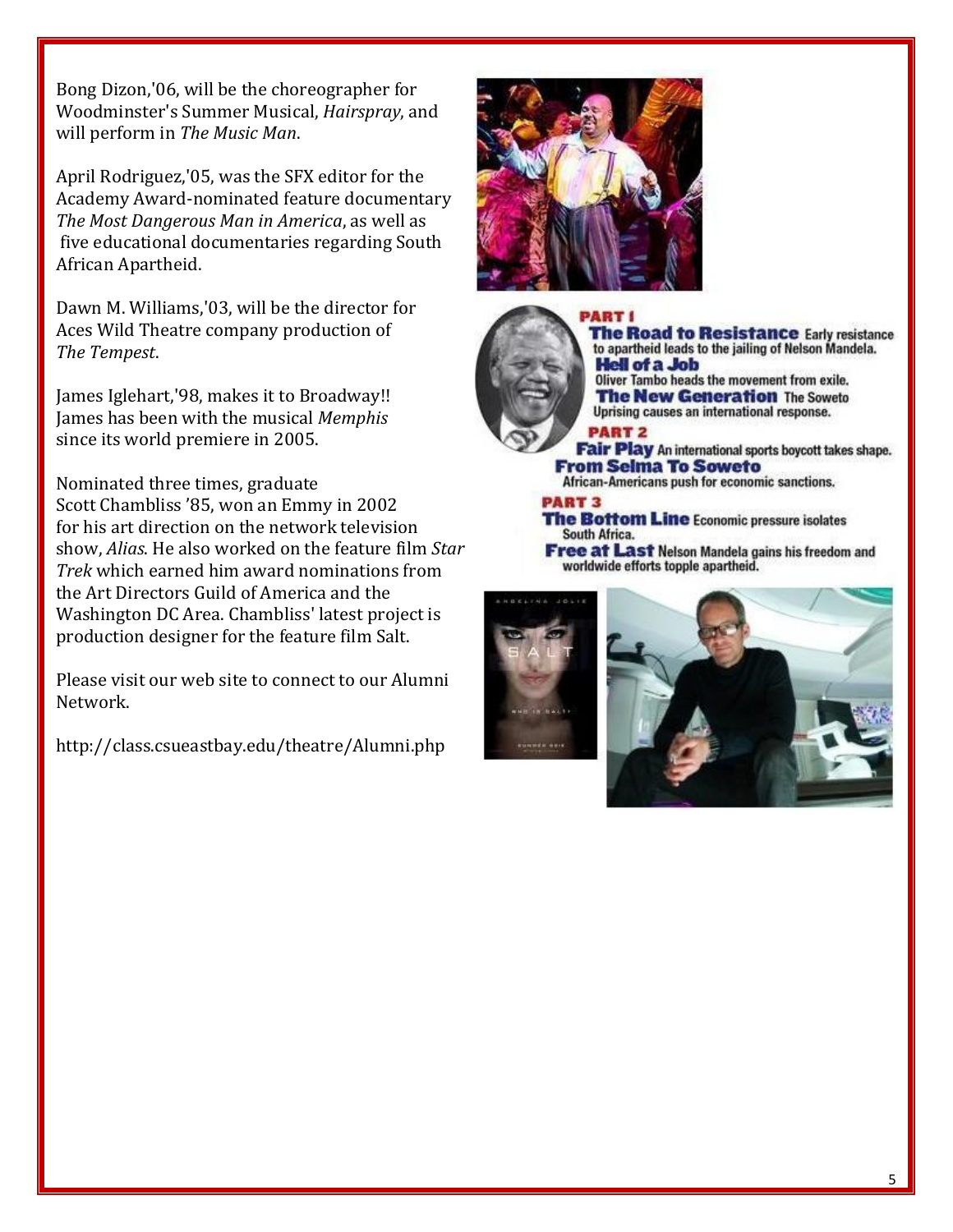## **Graduating Students**

Congratulations to the class of 2010!

Rebecca Bujko Christopher Celeste Lisa Delsol Louis Ha Lauren Herman Rosy Hernandez Phuong Hoang Tyrone Lewis Jesse Miller Zuleeka Mohammed Mojda Nawabi Caitlin O'Leary Jeanette Penley Adam Rabinovitz Roger Robinson Wesley Sonido Jocelyn Ugay Sarah Vincent Kristen Wadsworth Ericka Wells Valerine Yuzon



#### **Partners**

Following are links to a web of creative organizations and artists that collaborate with our department in multiple, invaluable ways:

African and African American Performing Arts Coalition http://bcfhereandnow.com/AboutUs7.html

AXIS Dance Company http://axisdance.org

Clausen House http://clausenhouse.org